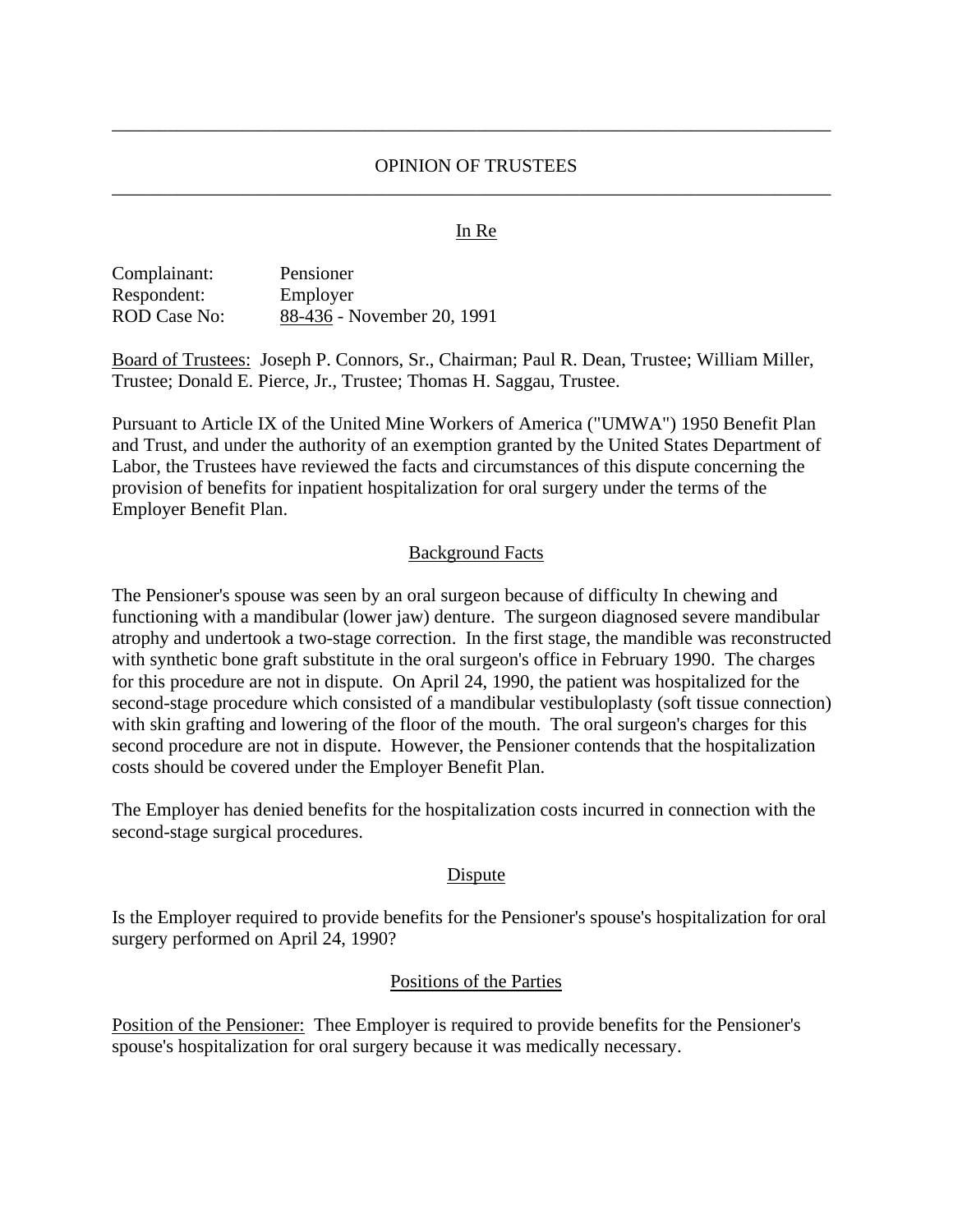Opinion of Trustees Resolution of Dispute Case No. 88-436 Page 2 Position of the Employer: The Employer is not required to provide benefits for the hospitalization for oral surgery because the surgery performed is not one of the covered oral surgical procedures listed under Article III. A. (3)(e) of the Employer Benefit Plan.

# Pertinent Provisions

Article III. A. (1)(g) of the Employer Benefit Plan states:

- (1) Inpatient Hospital Benefits
	- (g) Oral Surgical/Dental Procedures

Benefits are provided for a Beneficiary who is admitted to a hospital for the oral surgical procedures described in paragraph (3)(e) provided hospitalization is medically necessary.

Benefits are also provided for a Beneficiary admitted to a hospital for dental procedures only if hospitalization is necessary due to a preexisting medical condition and prior approval is received from the Plan Administrator.

Article III. A. (3)(e) of the Employer Benefit Plan states:

- (3) Physicians' Services and Other Primary Care
	- (e) Oral Surgery

Benefits are not provided for dental services. However, benefits are provided for the following limited oral surgical procedures if performed by a dental surgeon or general surgeon:

> Tumors of the jaw (maxilla and mandible) Fractures of the jaw, including reduction and wiring Fractures of the facial bones Frenulectomy when related only to ankyloglossia (tongue tie) Temporomandibular Joint Dysfunction, only when medically necessary and related to an oral orthopedic problem Biopsy of the oral cavity Dental services required as the direct result of an accident

### Discussion